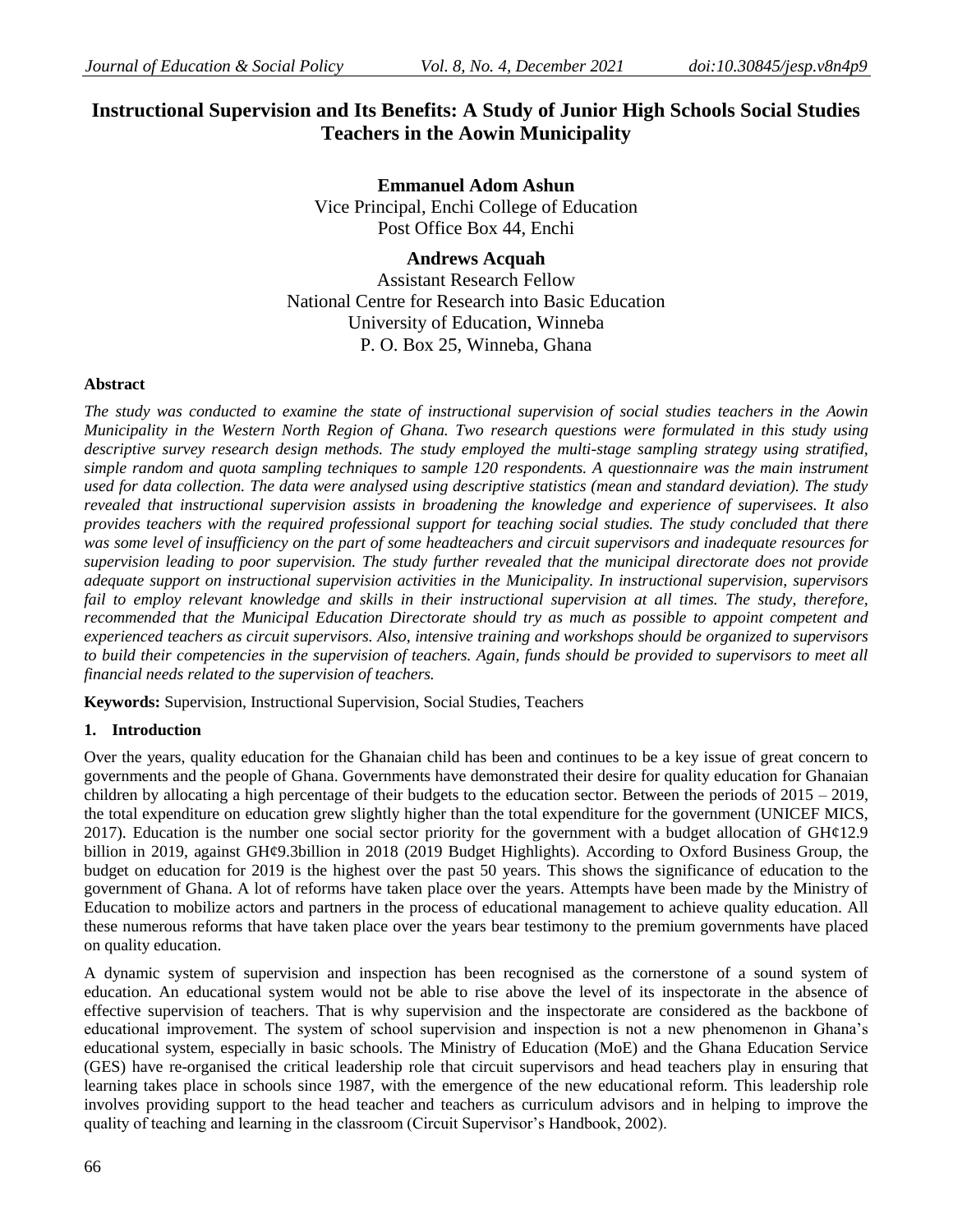### **1.1 Problem Statement**

Improving the quality of education in Ghana, partly through the improvement of supervision has been a priority of the MoE and the GES. Instructional supervision is mainly concerned with improving schools by helping teachers to reflect on their practices, to learn more about what they do, why they do, and to develop professionally (Sergiovanni  $\&$ Starratt, 2007). Studies have indicated that instructional supervision has a clear connection with professional development (Sergiovanni & Starratt, 2007; Zepeda, 2007). Instructional supervision is a way to support professional growth and competency and has been identified as an integral component of staff development, not a separate activity (Nolan & Hoover, 2004).

It is revealed that circuit supervisors and headteachers do not visit schools they supervise to regularly monitor teaching and learning (Oduro, 2008). Mankoe (2007) argues that problems militating against effective supervision are: supervisors not being mobile, economic constraints make supervisors and teachers face the problem of making ends meet, lack of confidence, low academic qualification, and non-frequent continuous professional development training for supervisors, headmasters, teachers; and some supervisors not able to demonstrate in teaching, but always admonishing teachers towards effective teaching. Although the government of Ghana is focused on improving the supervision of instruction in schools, much still needs to be done. Informal discussion among people in society, and related research findings suggest that poor pupil performance in public schools, to some extent, is the result of ineffective supervision of teachers. These, therefore, warranted the conduct of this study to assess the state of instructional supervision of social studies teachers in the Aowin Municipality.

#### **1.2 Research Questions**

- 1. What is the state of instructional supervision of social studies teachers?
- 2. What are the benefits associated with instructional supervision of social studies teachers?

### **1.3 Justification of the Study**

This study is expected to help teachers, supervisors and other responsible officers to be aware of the extent to which instructional supervision is being implemented. It will provide important information to the national and local policymakers and programme designers so that they will further revise and develop appropriate programs. It is also hoped that the study will contribute to the school communities by initiating responsible parties in the school improvement programme which ultimately will end with the highest learners' achievement.

#### **2. Literature Review**

#### **2.1 Meaning of Social Studies**

Over the years there has not been a consensus among Social Studies scholars as to what the term Social Studies means. Many writers have therefore sought to define Social Studies based on their cultural background. According to Longstreet and Shane (1993), "the question of the definition has plagued the field of Social Studies since its inception in 1916" (p.262). Similarly, Barr, Barth and Shermis (1977) are of the view that the field of Social Studies is caught up with ambiguity, inconsistency and contradiction that represents a complex educational enigma that defies any final definition acceptable to all. Tamakloe (1994) looks at Social Studies as a subject that deals with the individual and the relationship with the environment. This goes to explain the fact that teaching of Social Studies should aim at exposing learners to the way of life of the society and the realization that humans, plants and all the other animals are dependent upon each other.

Linguist (1995) defines Social Studies as "an integration of knowledge, skill and processes and goes on to say that "the subject provides powerful learning in the humanities and social science to help children learn to be good problem solvers and wise decision-makers" (p. 1). To Martorella (1994) "Social Studies are selected information and modes of investigation from the social sciences, selected information from any area that relates directly to an understanding of individuals, groups and societies, and application of the selected information to citizenship education" (p. 7). To these writers, Social Studies is taught to promote citizenship by using social science concepts.

#### **2.2 Instructional Supervision**

During the past several decades, instructional supervision has been identified as a means to enhance the performance of teachers in professional roles, since being a true "professional" requires that a teacher has to be fully capable of making appropriate decisions and providing high-quality services. It also requires the teacher to be in constant pursuit of better understanding and more efficacious methodologies. Thus, supervision of instruction is closely connected with professional development.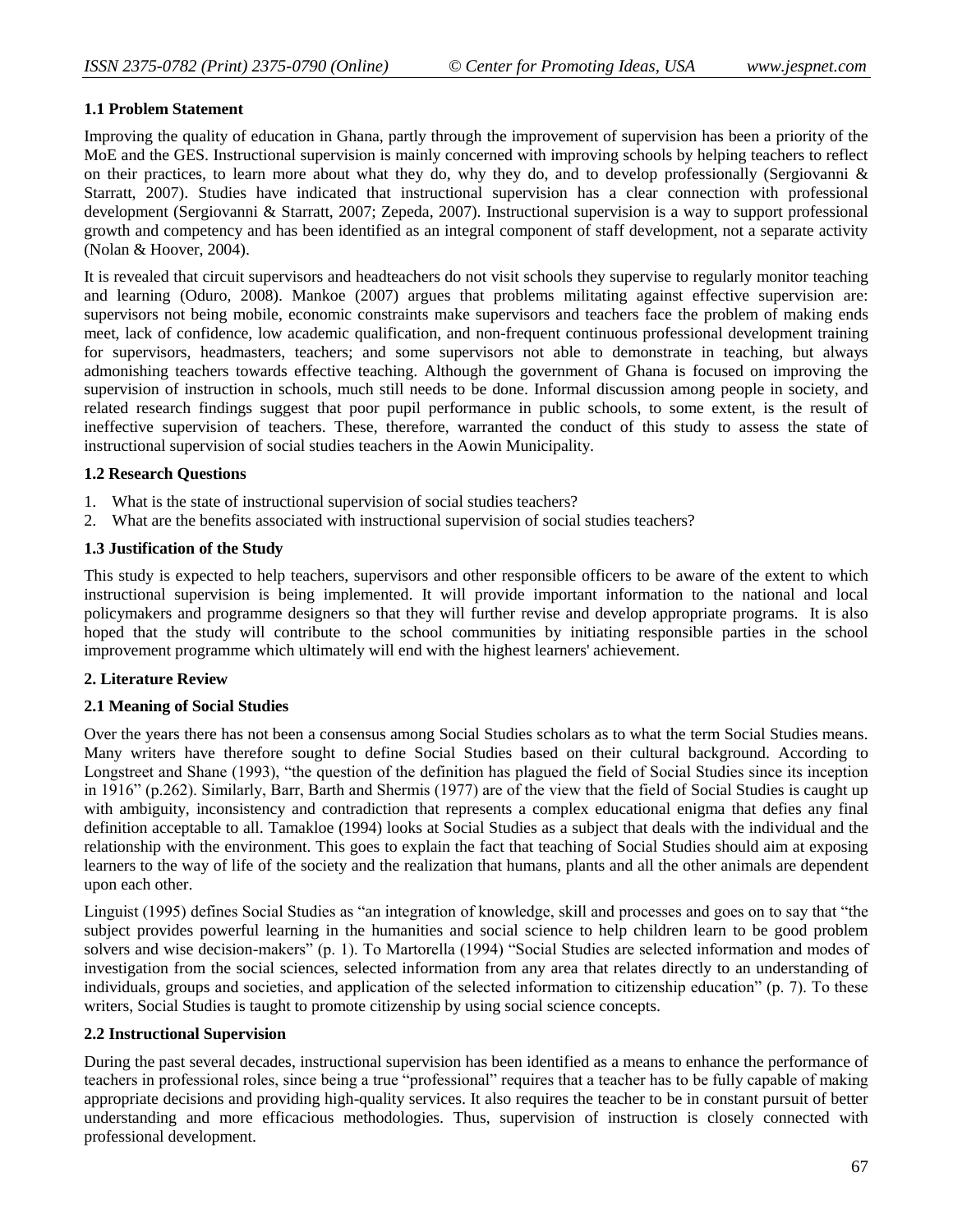This connection has been the theme of a thorough study in recent decades (Beach & Reinhartz, 2000; Glickman et al., 1998; Wanzare & Da Costa, 2000). Alfonso, Firth and Neville (1981) define instructional supervision as behaviours designated by the organisation that affects teacher behaviour to facilitate pupil learning and achieve the goals of an organization. Departments of Education in each state mandate the supervision of teacher performance in local school Municipality's for accountability and the improvement of schools (Glickman et al., 2001; Firth & Pajak, 1998).

Supervision is the cycle of activities between a supervisor and a teacher to improve classroom performance (Patrick & Dawson, 1985). Sergiovanni and Starratt (1971) believe the purpose of instructional supervision is to achieve those specified goals. Supervision requires the leader to oversee, assess, evaluate, and direct employees to ensure an organisation is meeting its goals (Glickman et al., 2001). Successful supervision promotes a vision to implement change in organizations that facilitate improvement (Sergiovanni & Starratt, 1993). This standard-based approach structures teaching and learning based on school Municipality's performance on high stakes testing and a variety of other administrative criteria. Other criteria include attendance, teacher quality, technology, and adequate yearly progress toward achievement percentages (US Department of Education, 2001).

# **2.3 Importance of Instructional Supervision**

According to Ogunsanya (2006), the ultimate purpose of supervision of schools is the improvement of pupils' learning, but its immediate focus is on the teacher and the educational setting. It, therefore, seeks to improve the total educational environment to enhance pupils' learning. Researchers believe that it has the potential to improve instruction in schools (Blasé & Blase, 2004; Dufour, 2004; Glanz, Shulman & Sullivan, 2007; Pansiri, 2008; Rous, 2004; Sergiovanni, 2009; Sullivan & Glanz, 2000; Tyagi, 2009). Empirical research studies have shown that contemporary instructional supervision practices have the potential to improve instruction and the entire school environment (Blasé & Blase, 2004; DuFour, 2004; Glanz, Shulman & Sullivan, 2007; Pansiri, 2008; Rous, 2004; Sergiovanni, 2009; Sullivan & Glanz, 2000; Tyagi, 2009). However, while a direct relationship between contemporary supervision and improved teaching has been established, the further link to improve student outcomes is much more tenuous (Glanz, Shulman & Sullivan, 2007). Nevertheless, most researchers and practitioners believe that improved instructional supervision can improve student learning via improved teaching.

Researchers have suggested various supervisory practices and behaviour which are likely to guide and equip teachers with the skills and competencies capable of improving their instructional practices and, which ultimately are likely to improve student outcomes (Blasé & Blase, 2004; DuFour, 2004; Glanz, Shulman & Sullivan, 2007; Sergiovanni, 2009; Sergiovanni & Starrat, 1993; Sullivan & Glanz, 2000). One important aspect of supervision which researchers have theorised and shown empirically can improve instructional practices is informal visits to classrooms, also called "walkthroughs" (Blasé & Blasé, 1999; Rous, 2004). Researchers have found that such visits provide supervisors with the opportunity to identify areas where teachers have difficulties and/or need improvement. Such knowledge helps supervisors provide assistance and support to teachers individually and in groups. Similarly, supervisors' physical presence in the classrooms allows teachers to seek assistance from supervisors, boost their morale and confidence and encourages them to strive to improve student achievement.

# **2.4 Previous Studies**

Sule, Ameh and Egbai (2015) revealed that instructional supervision has a positive and significant relationship with assessing of teachers' lesson plan and teachers' role effectiveness. The researchers further asserted that continuous implementation of instructional supervision is what is needed to meet up with the new changes in the curriculum. Also, Mwaniki and Guantai (2018) assessed how instructional supervision influences teachers' competences in Kenya. The study found that supervision of teachers in schools is necessary for the improvement of teachers' instructional knowledge in assessment of students. They added that instructional supervision assists teachers in gaining skills and knowledge in lesson preparation and the use of instructional resources for teaching and learning

# **3 Methodology**

# **3.1 Research Approach and Design**

The study employed the quantitative approach to address the problem of the study. Under the quantitative approach, the descriptive cross-sectional survey research design was adopted by the researchers. Descriptive cross-sectional was used because none of the study's variables was manipulated and the data was collected at a particular point in time and no data was collected thereafter.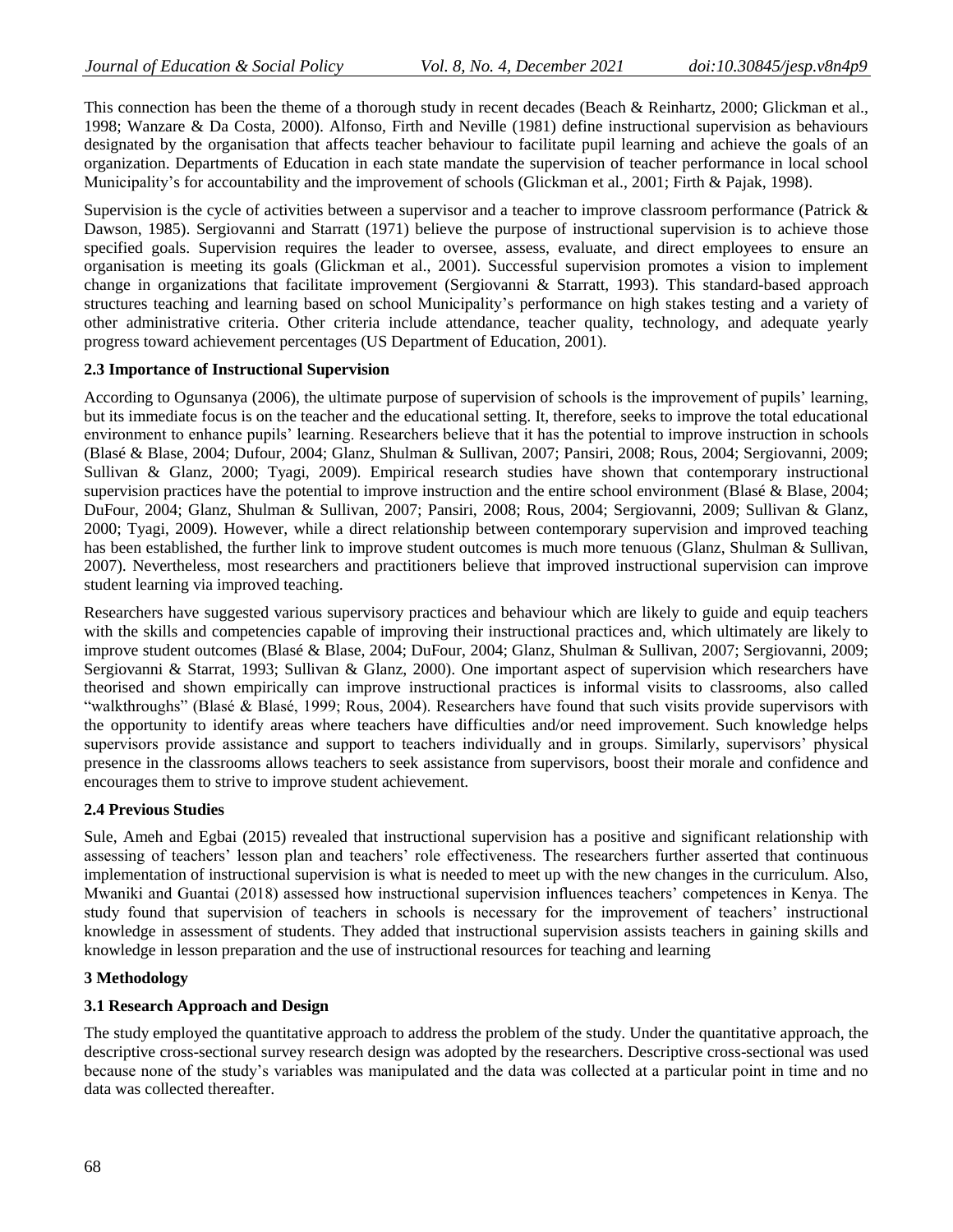# **3.2 Sample**

The study sampled 120 social studies teachers from a population of 400 social studies teachers from the Aowin Municipality. The respondents were selected through the use of a simple random sampling technique. Simple random was employed because it gave all the social studies teachers equal opportunity to take part in the study and they all possess similar characteristics.

# **3.3 Instrument**

Questionnaire was the main instrument for data collection. The questionnaire was developed by consulting existing literature related to the current study. The questionnaire consisted of three sections: section one dealt with the demographic characteristics of the respondents, section two collected data related to the first research question and the last section elicited data related to the second research question.

# **3.4 Reliability of the Instrument**

To ensure the reliability of the research instruments, the instrument was pre-tested using 20 Social Studies teachers from the Suaman District. The data were subjected to Cronbach's alpha reliability analysis using Statistical Product and Service Solution (SPSS) version 27.0 to determine the reliability coefficient (r) to establish the reliability of the instrument. A reliability coefficient (r) of 0.81 was obtained and this is deemed as an acceptable measure of reliability because more than 0.70 the threshold value of acceptability is achieved as a measure of reliability (Dörnyei & Taguchi, 2010).

# **3.5 Data Collection Procedure**

To collect the data, the researchers first sought permission from the school heads and social studies teachers. The researchers arranged with the social studies teacher on a favourable day for the actual data collection. On the agreed day, the researchers explained the purpose of the study and the procedure for responding to the questionnaire to the study respondents. The respondents were assured of the necessary confidentiality. The questionnaire was administered by the researchers with the support from the circuit supervisors to the respondents and retrieved the same day of administration. This was done to ensure high coverage, completion, and retrieval rate.

# **3.6 Data Analysis**

The collected data were first processed using SPSS version 27.0 software. After the data have been processed, they were analysed using mean and standard deviation. The mean values were used to the determine respondent's level of agreement to each of the statements given to them while the standard deviation was used to assess how related the respondent's responses are. The results from the data analysis were then presented using tables.

# **4. Results and Discussion**

The purpose of the study was to examine the state of instructional supervision of social studies teachers in the Aowin Municipality in the Western North Region of Ghana by considering the states used by supervisors and the benefits of instructional supervision to social studies teachers. This section of the paper presents and discusses the results of the study to tackle the research questions formulated to guide the study.

# **4.1 Background Characteristics of the Respondents**

This section dealt with the distribution of the respondents by sex, highest professional level and the number of years in teaching. The data on the background characteristics of the respondents were analysed using frequency and percentage. The results are presented in Table1.

| <b>Variables</b>                       | Sub-Scale         | Frequency | Percentage |
|----------------------------------------|-------------------|-----------|------------|
| Gender                                 | Male              | 77        | 64.2       |
|                                        | Female            | 43        | 35.8       |
| Highest professional level             | Diploma           | 82        | 68.3       |
|                                        | Bachelor's Degree | 38        | 31.7       |
| Number of years in teaching profession | $0 - 9$           | 25        | 20.8       |
|                                        | $10 - 20$         | 70        | 58.3       |
|                                        | $21 - 29$         | 10        | 8.3        |

# **Table 1: Demographic Information of the Teachers**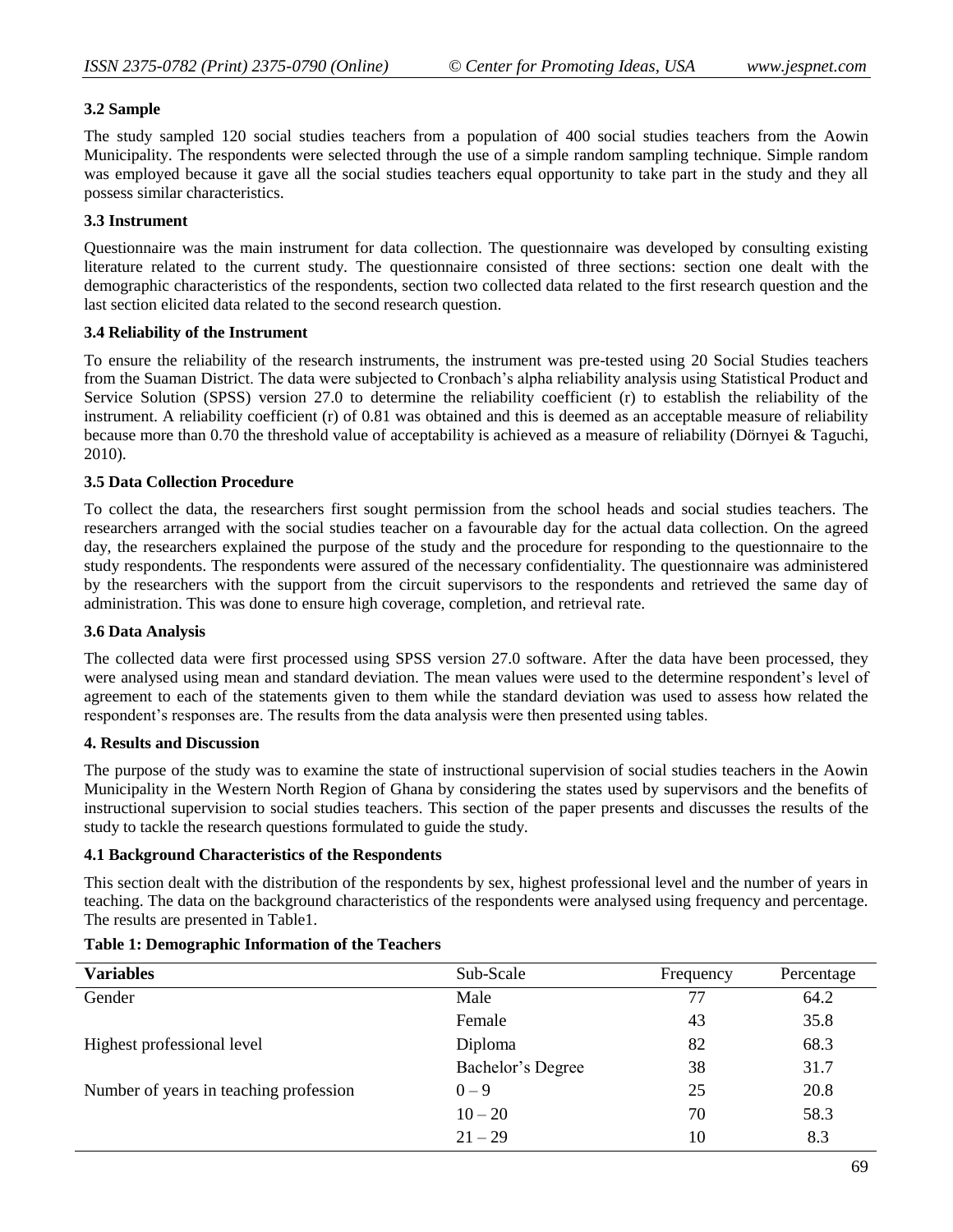| 30<br>and<br>above | . . | . u<br>æ<br>LO.C |
|--------------------|-----|------------------|
|                    |     |                  |

### Source: Fieldwork, 2021

The result from Table 1 reveals the demographic characteristics of teachers in the study. According to the results presented in Table 1, the statistics show that out of 120 respondents, 77 (64.2%) of the respondents were males while 43 (35.8%) of them were females. This implies that the majority of the respondents selected for the study were male teachers. Also, as depicted in Table 1, the majority 82 of the respondents selected for the study hold a diploma qualification representing 68.3% while 38 (31.7%) of the respondents hold a bachelor degree. This indicates that the teachers involved in the study hold the requisite qualification recognized by the Ghana Education Service for teaching social studies at the Junior High School level. Again, looking at the teaching experience of the respondents involved in the study, it was found that the majority 70 (58.3%) of the teachers have  $10 - 20$  years of teaching experience, 25 (20.8%) of them have  $0 - 9$  years of teaching experience, 10 (8.3%) have  $21 - 29$  years of teaching experience and 15 (18.8%)of the respondents have 30 years and above teaching experience. This shows that the teachers sampled for the study possessed the needed level of experience for teaching social studies.

# **Table 2: State of Instructional Supervision of Social Studies Teachers**

| <b>Statements</b>                                                                            | M    | -SD       |
|----------------------------------------------------------------------------------------------|------|-----------|
| Possess adequate knowledge on the approaches to the supervision of Social Studies.           | 2.10 | 0.99      |
| Implement adequate and appropriate materials for instructional supervision.                  | 1.90 | 0.57      |
| Possess the necessary skills and knowledge for instructional supervision.                    |      | 2.40 0.52 |
| The municipal directorate supports instructional supervisory activities in the Municipality. |      | 0.68      |
| Sufficient funds are provided for organizing instructional supervision.                      |      | 0.32      |
| Source: Fieldwork, 2021                                                                      |      |           |

Table 2 reveals the responses of respondents about the state of instructional supervision of Social Studies. On the statements seeking responses from teacher respondents regarding whether circuit supervisors have adequate knowledge of the approaches for supervision of Social Studies, the respondents disagree to the statement ( $M = 2.10$ , SD = 0.99). This means that circuit supervisors do not show adequate knowledge of the approaches for supervising Social Studies teachers. This finding is in line with Druckner (2005), who says supervision involves the use of skills and these must be taught or learnt. Druckner continued that supervision should best be understood as a process that requires knowledge and experience. Druckner maintained that for the supervisor to develop the knowledge and skills to become an effective supervisor of others, the supervisor must first go through the process of effective supervision him/herself, particularly in terms of being supervised and mentored in the role of supervision. To Druckner, for supervision to be effective, prior experience and training of the supervisor must be considered and given greater emphasis. Supervisors who lack credibility may resort to coercive strategies to accomplish their goals. They may find it particularly difficult to undertake supervision activities constructively and effectively. A credible supervisor must be able to recognise good teaching when he sees it and be able to explain to teachers what he observes. The more the supervisor can relate his or her observations and suggestions to the needs of the teachers, the more credible his or her advice is likely to be. Supervision has now become technical and therefore those in supervisory positions must be proficient in conferencing, goal-setting, diagnosing instructional needs and observing classroom teaching.

Also, the respondents affirmed the fact that supervisors do not have adequate and appropriate materials for instructional supervision ( $M = 1.90$ ,  $SD = 0.57$ ). This indicates that during instructional supervision of social studies, supervisors appear not to implement the required materials and resources for their supervision.

Again, the respondents agreed that the municipal directorate supports instructional supervisory activities in the Municipality ( $M = 2.70$ ,  $SD = 0.68$ ). this differs from the views of Musaazi (1985) that if supervision is to achieve its goal by improving the process of instruction in the school, then the supervisor must take the lead in providing a pleasant, stimulating and wholesome environment in which teachers will want to work. According to Musaazi, supervisors must arrange courses or workshops, for teachers and headteachers to infuse in them new techniques in teaching. With regards to statements concerning circuit supervisors receiving sufficient funds for organizing instructional supervision, the respondents vehemently disagreed with the statement that supervisors receive financial support to organize instructional supervision ( $M = 1.10$ ,  $SD = 0.32$ ). it implies that circuit supervision task with the responsibility of supervising social studies teachers to ensure effective teaching and learning do no received the needed support financial to deliver their mandate.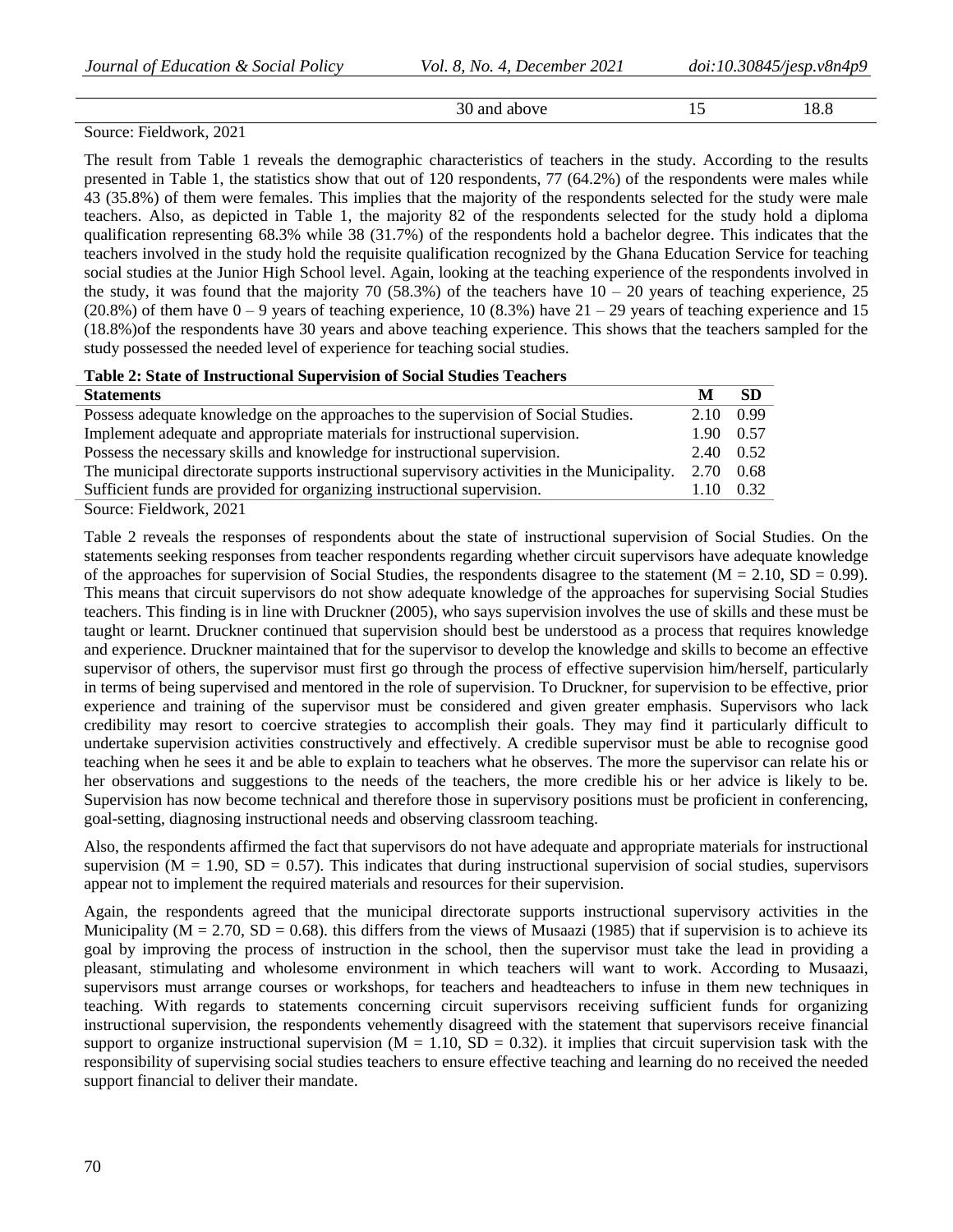| Table 3: Benefits of Instructional Supervision of Social Studies                         |      |      |  |  |
|------------------------------------------------------------------------------------------|------|------|--|--|
| <b>Statements</b>                                                                        | M    | SD   |  |  |
| Instructional supervision results in increasing the knowledge and experience of the      | 3.60 | 0.52 |  |  |
| Teachers in the subject area.                                                            |      |      |  |  |
| Teachers receive professional support for the teaching of the subject when there is      | 3.10 | 0.32 |  |  |
| effective instructional supervision.                                                     |      |      |  |  |
| Instructional supervision results in instilling confidence and independence in the       | 3.40 | 0.52 |  |  |
| teachers teaching the subject.                                                           |      |      |  |  |
| There is a reinforcement of the relationship between the headteacher, circuit supervisor | 3.70 | 0.48 |  |  |
| and the teacher during instructional supervision.                                        |      |      |  |  |
| Instructional supervision results ineffective training of teaching on the job.           | 3.70 | 0.48 |  |  |
| Source: Fieldwork, 2021                                                                  |      |      |  |  |

The results from Table 3 indicate that respondents agreed with the statement that instructional supervision results in increasing the knowledge and experience of the teachers in the subject area  $(M = 3.60, SD = 0.52)$  and provision of adequate materials for instructional supervision ( $M = 3.10$ ,  $SD = 0.32$ ). According Beach and Reinhartz (2000), instructional supervision encourages teachers to examine and practice the art of teaching that involves observation on teachers while they are interacting with their students.

Similarly, the respondents declared to the fact that teachers receive professional support for teaching social studies when there is effective instructional supervision ( $M = 3.40$ ,  $SD = 0.52$ ) and there is a reinforcement of relationship between the headteacher, circuit supervisor and the teacher during instructional supervision ( $M = 3.70$ ,  $SD = 0.48$ ). This supports the view of Mankoe (2002), the heart of supervision is interaction and interaction call for effective communication. A key goal of communication is understanding and therefore listening becomes the central part of communication. For effective supervision to be realised those in supervisory roles should therefore learn how to listen well and how to communicate ideas for the understanding of their listeners.

Table 3 displays that the respondents sampled for the study agreed that  $(M = 3.70, SD = 0.48)$  instructional supervision leads to effective training of teaching on the job. It indicates that teachers can improve their teaching skills and strategies when they are being supervised. The finding supports Holland and Adams (2002), who stressed that instructional supervision administered in schools does help in increasing the teaching development of teachers while at the same time enable teachers to make improvements on their teaching practice to be more effective. Furthermore, they also describe instructional supervision as one size fits all practice. Through effective instructional supervision, teachers can improve on their teaching performance in terms of their teaching practice and the level of teaching knowledge in and out of classrooms. Since instructional supervision is focused on teaching quality, the evaluation towards teachers can be the catalyst in improving teachers' teaching and school performance. Instructional supervision needs a great deal of time to be enforced effectively but this practice proves to be worthwhile to increase teachers' teaching performance (Thomas, 2008). Thus, instructional supervision is a way for teachers to improve their teaching performance which indirectly will benefit the pupils.

#### **5.0 Conclusions and Recommendations**

The findings of the study appear to suggest that supervisors who engaged in the supervision of social studies teachers are not abreast with the skills and competencies needed for the task. Also, the findings suggest that resources that are needed for effective and efficient supervision of social studies teachers are inadequate this is a result of a lack of financial support to these supervisors to perform their role. Further, instructional supervision appears to provide significant support to social studies teachers to improve their competence and experience in teaching social studies. The study, therefore recommended that the Municipal Education Directorate should try as much as possible to appoint competent and experienced teachers as circuit supervisors. Also, intensive training and workshops should be organized for supervisors to build their skills and competencies in the supervision of teachers. Again, funds should be provided to supervisors to acquire all necessary resources needed for the supervision of teachers and to meet other financial needs related to the supervision of teachers.

# **References**

Barr, R. D., Barth, J. L., & Shermis. S. (1977). *Defining the Social Studies: Bulletin 51*. Washington DC: National Council for the Social Studies.

Beach, D. M., &Reinhartz, J. (2000). *Supervisory leadership: Focus on instruction*. Boston: Allyn and Bacon.